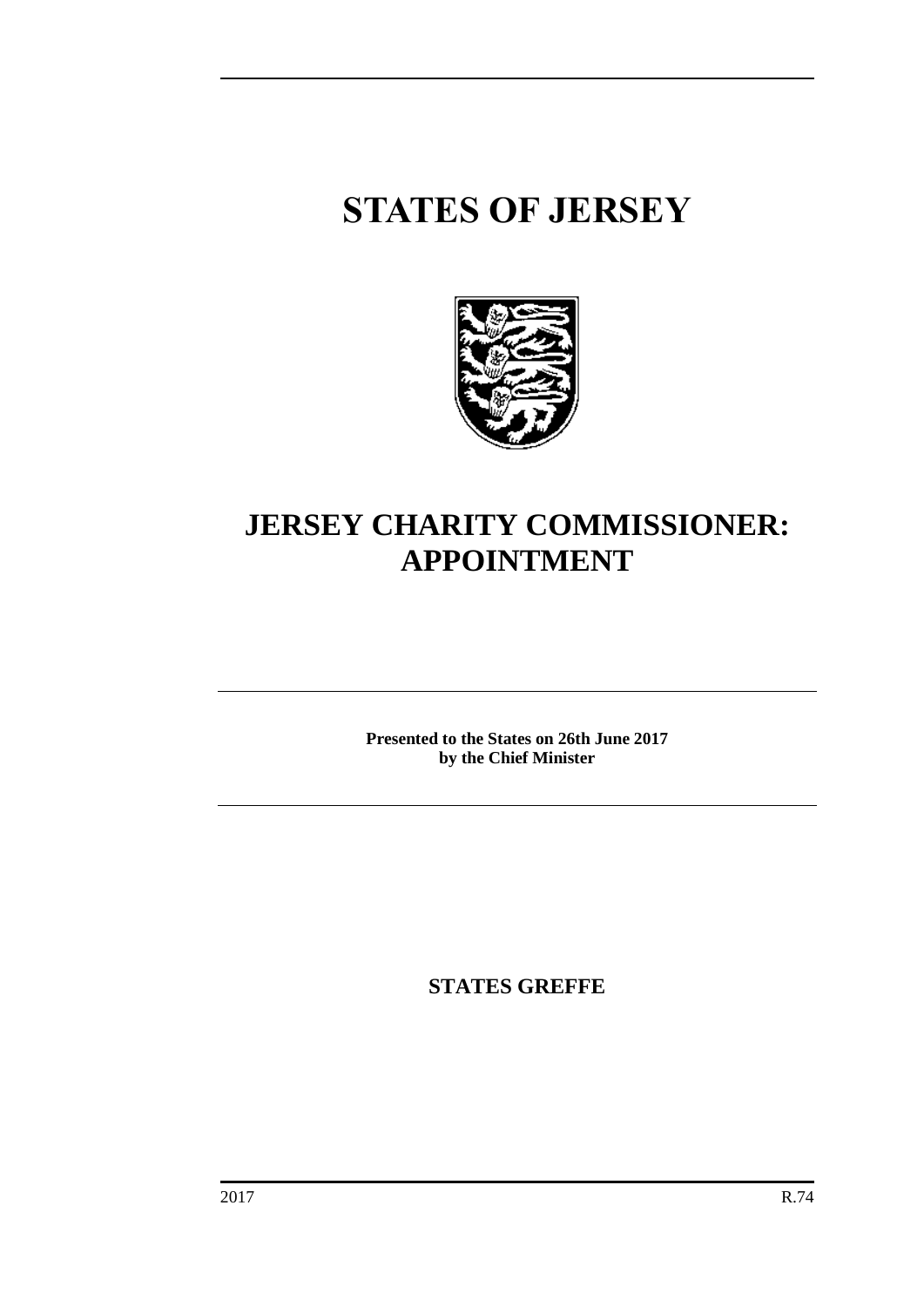### **REPORT**

## **Introduction**

The Assistant Chief Minister, having consulted the Chief Minister, is presenting this Report to the States Assembly, giving 2 weeks' notice of his proposed intention to appoint Mr. John Frederick Mills, C.B.E. as the Jersey Charity Commissioner.

The Jersey Charity Commissioner is established under Article 3 and Schedule 1 of the Charities (Jersey) Law  $2014<sup>1</sup>$  (the "2014 Law"). Article 3 states  $-$ 

# "**3 Establishment of Jersey Charity Commissioner**

- (1) There is established a corporation sole to be known as the Jersey Charity Commissioner.
- (2) Schedule 1 makes further provision in respect of the Commissioner."

Schedule 1, paragraph 1, of the 2014 Law requires that –

# "**1 Appointment of Commissioner**

- (1) The Minister must appoint a person appearing to the Minister to be suitable to hold the office of the Commissioner.
- (2) Before appointing a person as the Commissioner, the Minister must seek the views of the Jersey Appointments Commission, established by Article 17 of the Employment of States of Jersey Employees (Jersey) Law 2005<sup>2</sup>, on the appointment (without prejudice to the powers of the States or the Jersey Appointments Commission under Article 15 of that Law).
- (3) The Minister must, at least 2 weeks before appointing a person as the Commissioner, present to the States a notice of his or her intention to make the appointment."

#### **Background to the Charity Commissioner**

The 2014 Law provides for the establishment of the Charity Commissioner. The functions of the Charity Commissioner, which are conferred on them by the 2014 Law, include –

| $\bullet$ under Article 4(1)(a): | "to administer the charity test under Part 3, and to operate<br>the charity register under Part 4;"     |
|----------------------------------|---------------------------------------------------------------------------------------------------------|
| $\bullet$ under Article 4(3)(a): | "provide information to the public about the system of<br>registration of charities,"                   |
| $\bullet$ under Article 4(4):    | "seek to act in a way that $-$<br>(a) protects public trust and confidence in registered<br>charities." |

<sup>1</sup> [chapter 15.070](https://www.jerseylaw.je/laws/revised/Pages/15.070.aspx)

 $\overline{a}$ 

 $\overline{2}$ [chapter 16.325](https://www.jerseylaw.je/laws/revised/Pages/16.325.aspx)